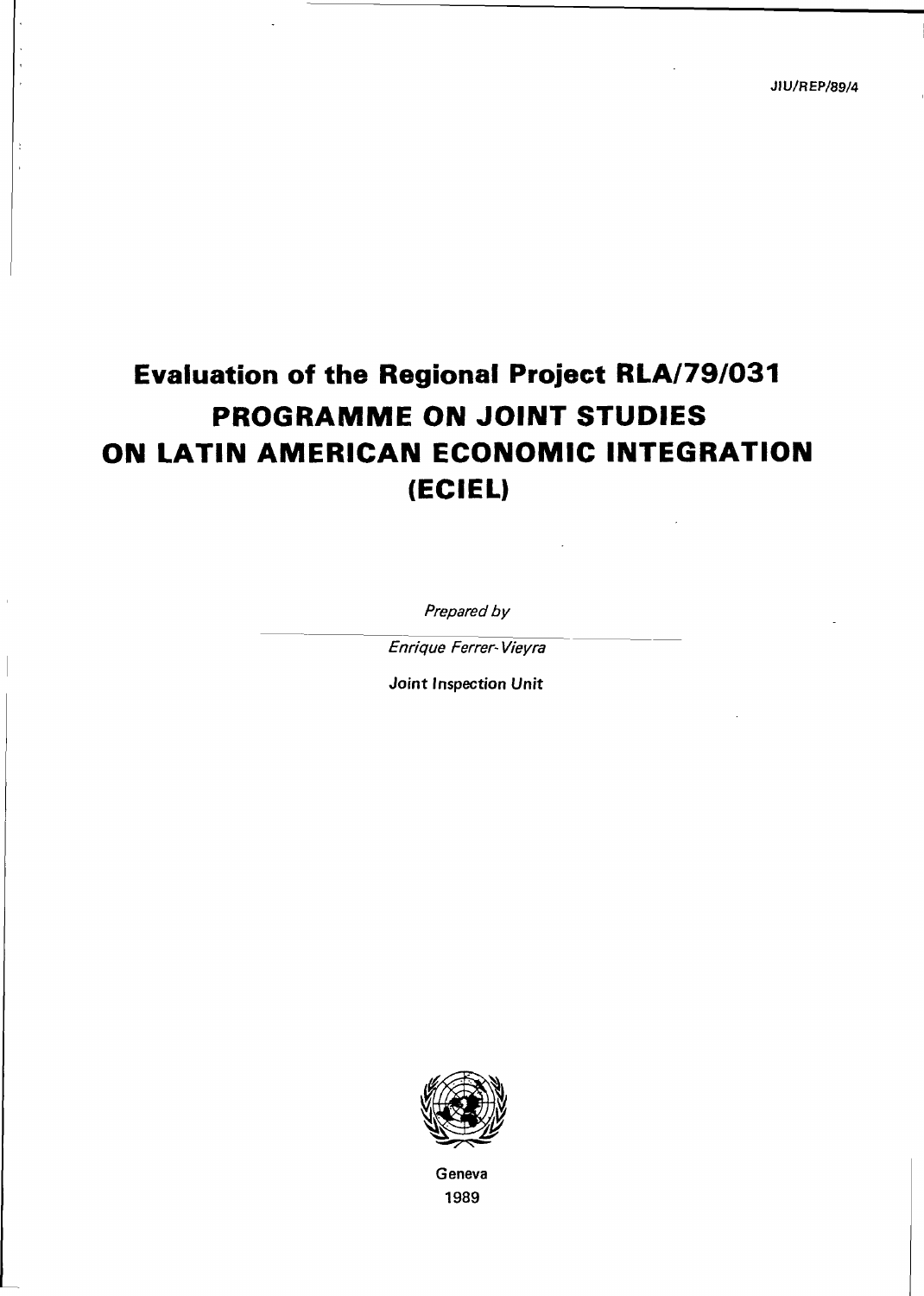JIU/REP/89/4 Geneva, March 1989

# Evaluation of the Regional Project RLA/79/031 PROGRAMME ON JOINT STUDIES ON LATIN AMERICAN ECONOMIC INTEGRATION (ECIEL)

Prepared by Enrique Ferrer-Vieyra

Joint Inspection Unit

# Table of contents

|                               |                              | Paragraph | Page           |
|-------------------------------|------------------------------|-----------|----------------|
|                               |                              |           |                |
| $\mathbf{I}$ , $\blacksquare$ |                              | $1 - 2$   | $\mathbf{1}$   |
| II.                           | Project Document - Duration  | $3 - 16$  | $\overline{2}$ |
| III.                          | Ongoing Evaluations          | $17 - 21$ | 6              |
| IV.                           |                              | $22 - 26$ | $\mathbf{9}$   |
|                               | V. Evaluation of the project | $27 - 35$ | 10             |
| VI.                           |                              | $36 - 43$ | 13             |

ANNEX I: INSTITUTOS MIEMBROS DEL PROGRAMA ECIEL (1988).

ANNEX II. PUBLICATIONS, ECIEL.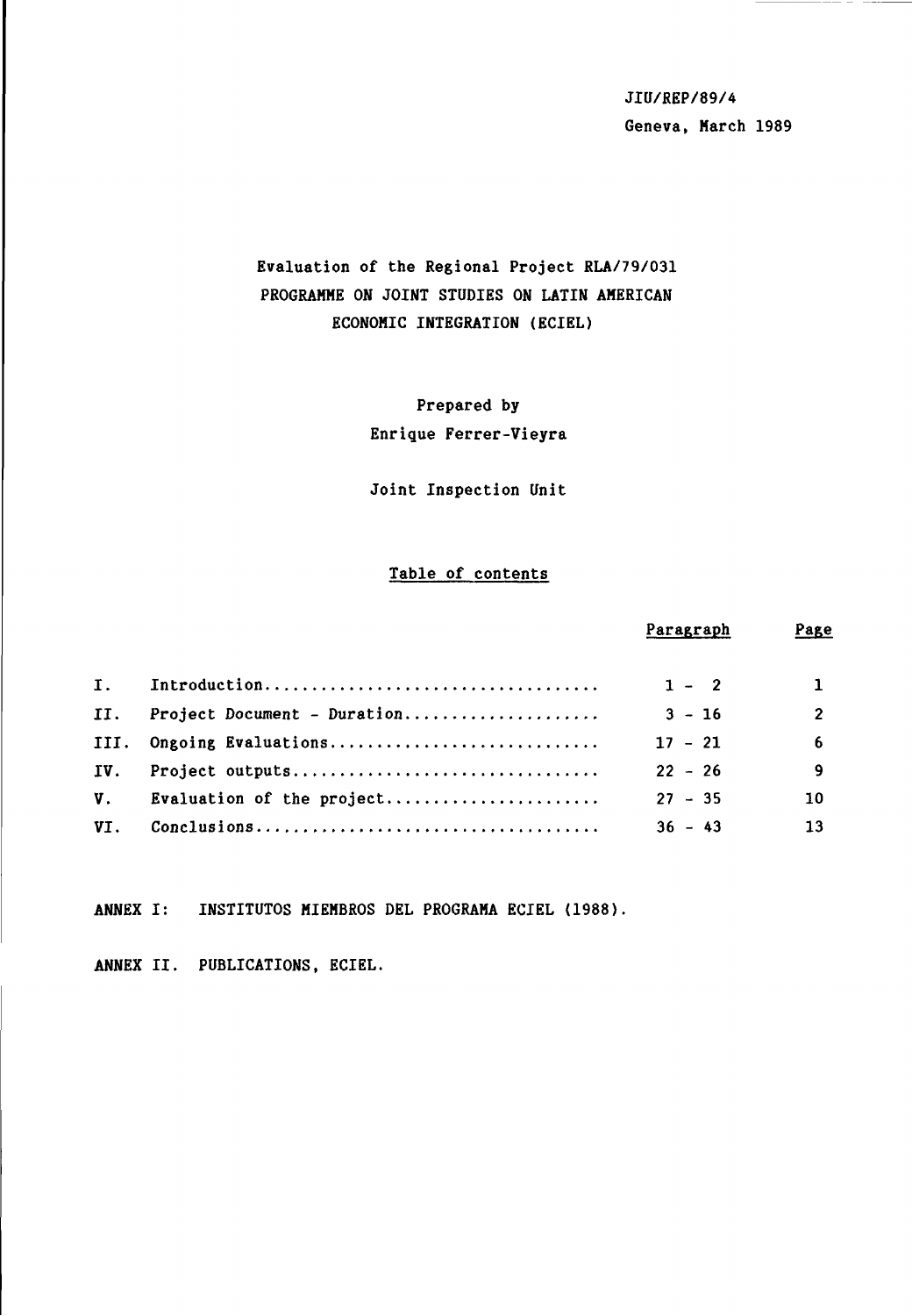## I. INTRODUCTION

1. The Joint Inspection Unit (JIU) of the United Nations and the specialized agencies included in its work, programme for 1988 a report on regional project RLA/79/031, entitled Programme of Joint Studies on Latin American Economic Integration (ECIEL).

2. This report contains an evaluation of the type requested from JIU by the General Assembly in resolution 42/218, paragraph 4. In 1988, the Unit made an ongoing evaluation of regional project RLA/002/1988. The evaluation of this regional project is a post-project evaluation, undertaken after the project has been completed.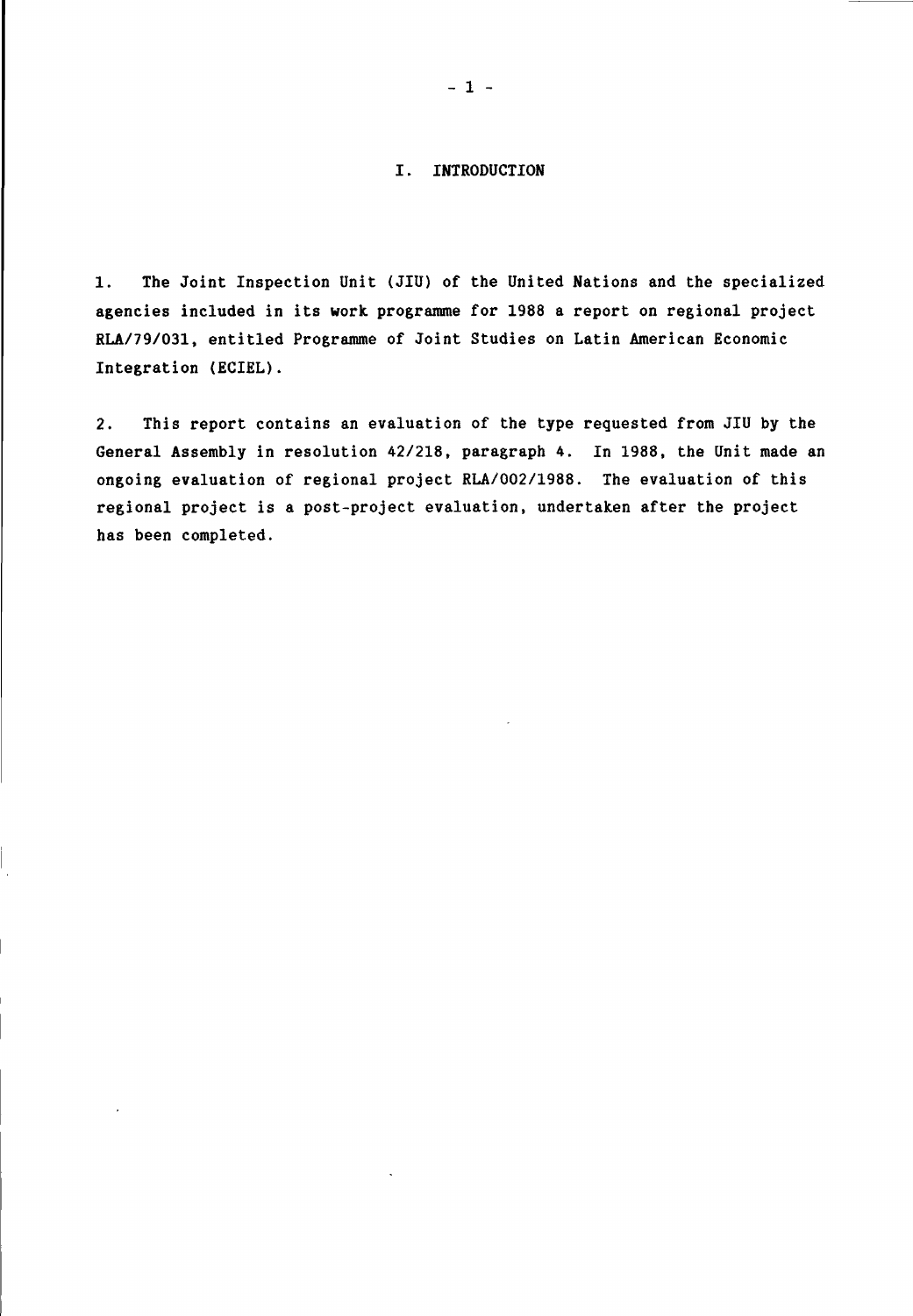#### II. PROJECT DOCUMENT - DURATION

3. The first phase of the ECIEL project was covered in the Governments' project RLA/73/027. The document was submitted in February 1974 and the starting date was 1 July 1975. UNDP's initial contribution amounted to \$US 694,400 and the counterpart contribution to 4,822,000 cruzeiros (Brazilian Government). The executing agency was UNDP and the co-operating agency ECIEL. The second phase was begun in January 1978 (RLA/77/013) and the third in July 1979 (RLA/79/031). The executing agency was still UNDP and the government implementing agency ECIEL together with its member institutions. Project RLA/79/031 was scheduled to end in June 1984, but was extended to the end of the year. In January 1987, the General Co-ordinator of ECIEL sent the Office for Projects Execution a technical report on the final studies carried out under the project. In the UNDP document "Programme and project management system enquiry facility (enquiring function 10)" (26 August 1987), it was announced that the project would end as far as UNDP was concerned in 1987.

#### Objectives

4. The project objectives as stated in the original project document were both long-term and short-term. Among the long-term objectives was the institutional one of creating in Latin America a community of research workers in the applied social sciences who could continually provide the empirical and conceptual inputs necessary for rational decision-making at the regional and subregional levels. Among the project's short-term objectives were, in addition to the completion of three main research programmes, to publicize the research results and their policy implications for decision-making and to train economists and social scientists in applied socio-economic research concerned mainly with social and economic integration and development; the project was in addition to collaborate on a series of socio-economic studies aimed at promoting Latin American integration. These studies were to be undertaken "jointly" by the institutions of the participating countries.

5. The latest project document (RLA/79/031) added another immediate objective, the training of economists and social scientists by means of studies, seminars, workshops, exchanges of research workers, etc.

- 2 -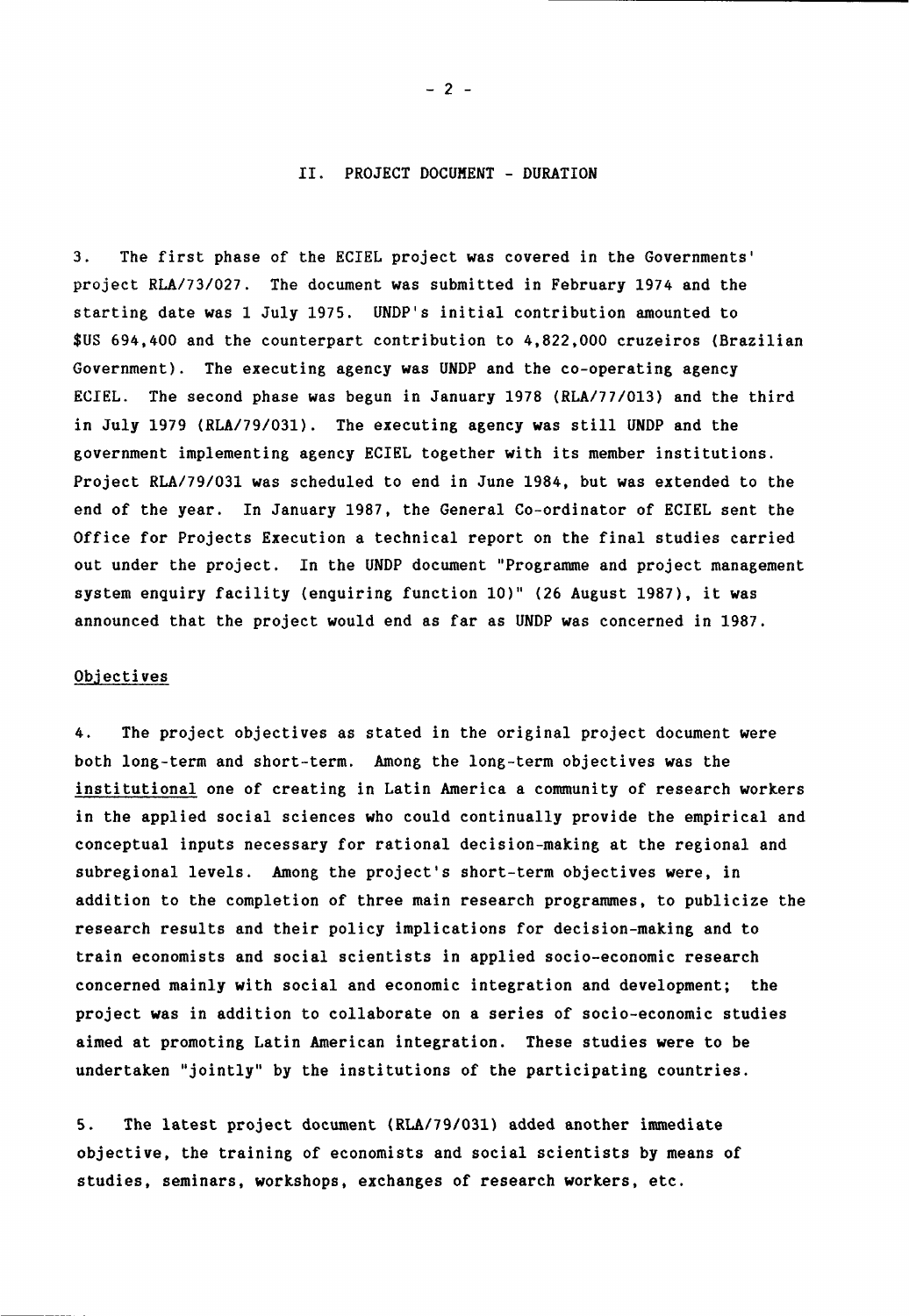#### Financing of the project - UNDP input

6. In a note dated 3 February 1984 from the Regional Director for Latin America to the General Co-ordinator of ECIEL, it was stated that UNDP's collaboration with ECIEL since 1974 amounted to \$2.2 million, which represented a considerable financial effort by the Regional Programme over the previous 10 years. It was estimated that contributions to ECIEL's operations from other sources (Brazilian Government, Inter-American Development Bank, World Bank, Ford and Rockefeller Foundations, etc.) covered approximately \$5 million. It should be mentioned that in that note the Regional Director duly went on to express the hope that Brazil, the host country, and the other countries concerned would try to determine their collaboration with ECIEL in relation to their priorities.

7. In none of the project documents was there any analysis of its chances of sustainability, that question being left to the countries concerned. At present ECIEL's only source of finance is the Brazilian Government.

8. In addition to the institutions mentioned, the following have contributed to ECIEL: the Agency for International Development (AID), the Organization of American States (OAS), the European Economic Community (EEC) and the International Development Research Centre (IDRC).

#### **Headquarters**

9. ECIEL had its origins in a meeting held in Brazil in 1963 by representatives of academic institutions in that country, Argentina and Chile. It was decided that to start with it would operate in Washington D.C., where the Brookings Institution would be responsible for its co-ordination.

10. In 1973, the institutions belonging to ECIEL decided to transfer its headquarters from Washington D.C. to Latin America, accepting an invitation from the Brazilian Government for the Co-ordination Centre to be established in Rio de Janeiro. In July 1974, ECIEL began to operate in Rio de Janeiro, where it still has its headquarters.

- 3 -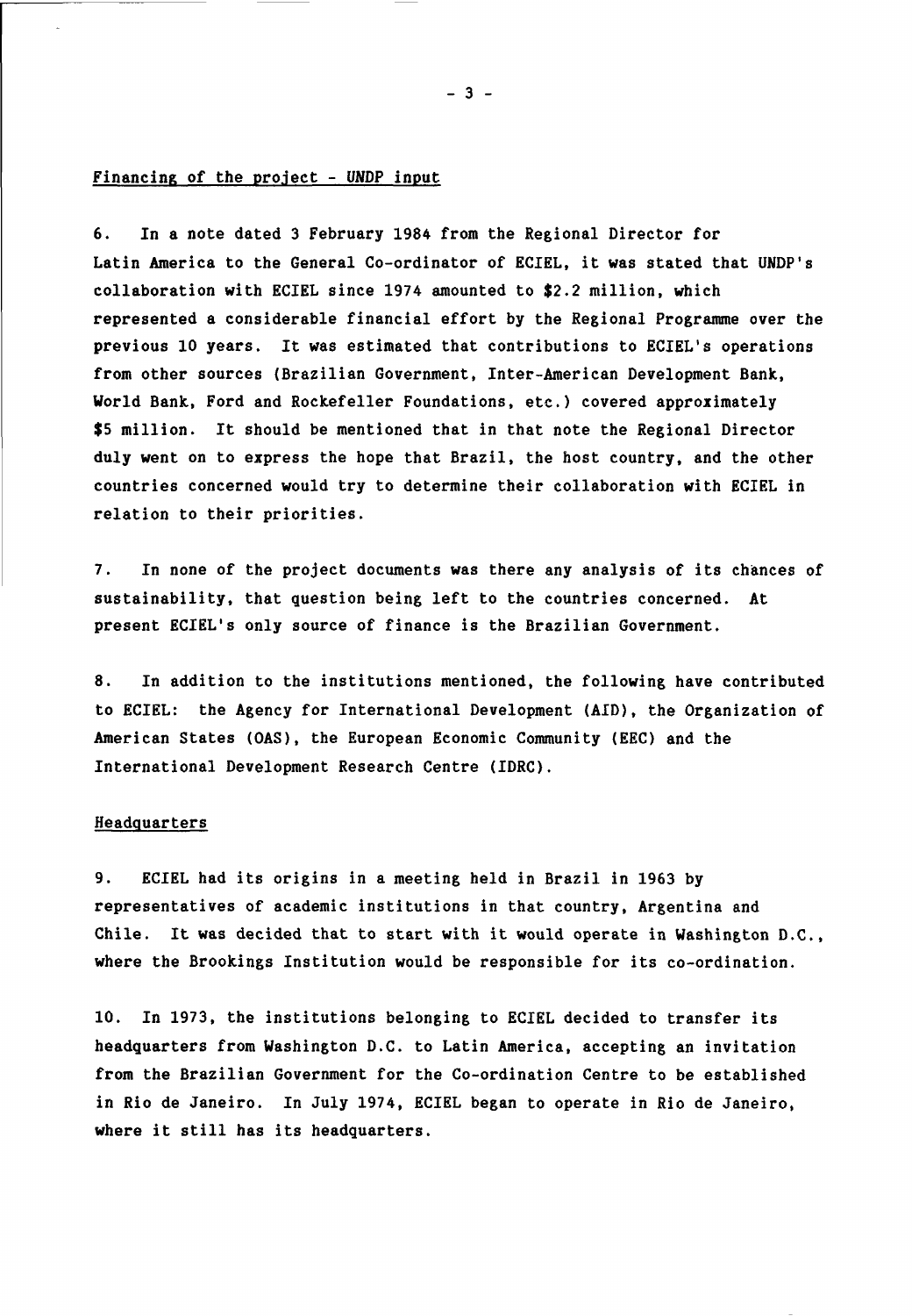#### Organization

11. According to the first project document (RLA/73/027, p. 13) the project was to be organized as follows:

(a) Within the context of the procedures established for regional projects executed directly by UNDP, the Resident Representative in Brazil, under the guidance of the Office for Projects Execution (OPE) and the Regional Bureau for Latin America was to be responsible for the general management and supervision of the project. The Senior Technical Co-ordinator and the other international experts were to report to the Resident Representative through the ECIEL General Co-ordinator. In addition, there were to be ad hoc consultations between UNDP and ECIEL on particular aspects of the implementation of the project and/or related matters.

(b) Financial and administrative reporting was to be governed by OPE's procedures and timetables. Substantive reports were to be made twice a year.

#### Structure of ECIEL

12. Under its statutes, the Programme of Joint Studies on Latin American Economic Integration (ECIEL) is an independent, non-profit making, apolitical scientific research body whose central objective is to programme and develop studies of interest for the economic development and integration of Latin America.

13. The structure of the Programme is as follows:

Member institutions; Assembly of Representatives of the member institutions; Governing Council; Co-ordinating Centre; Co-ordinating Committee.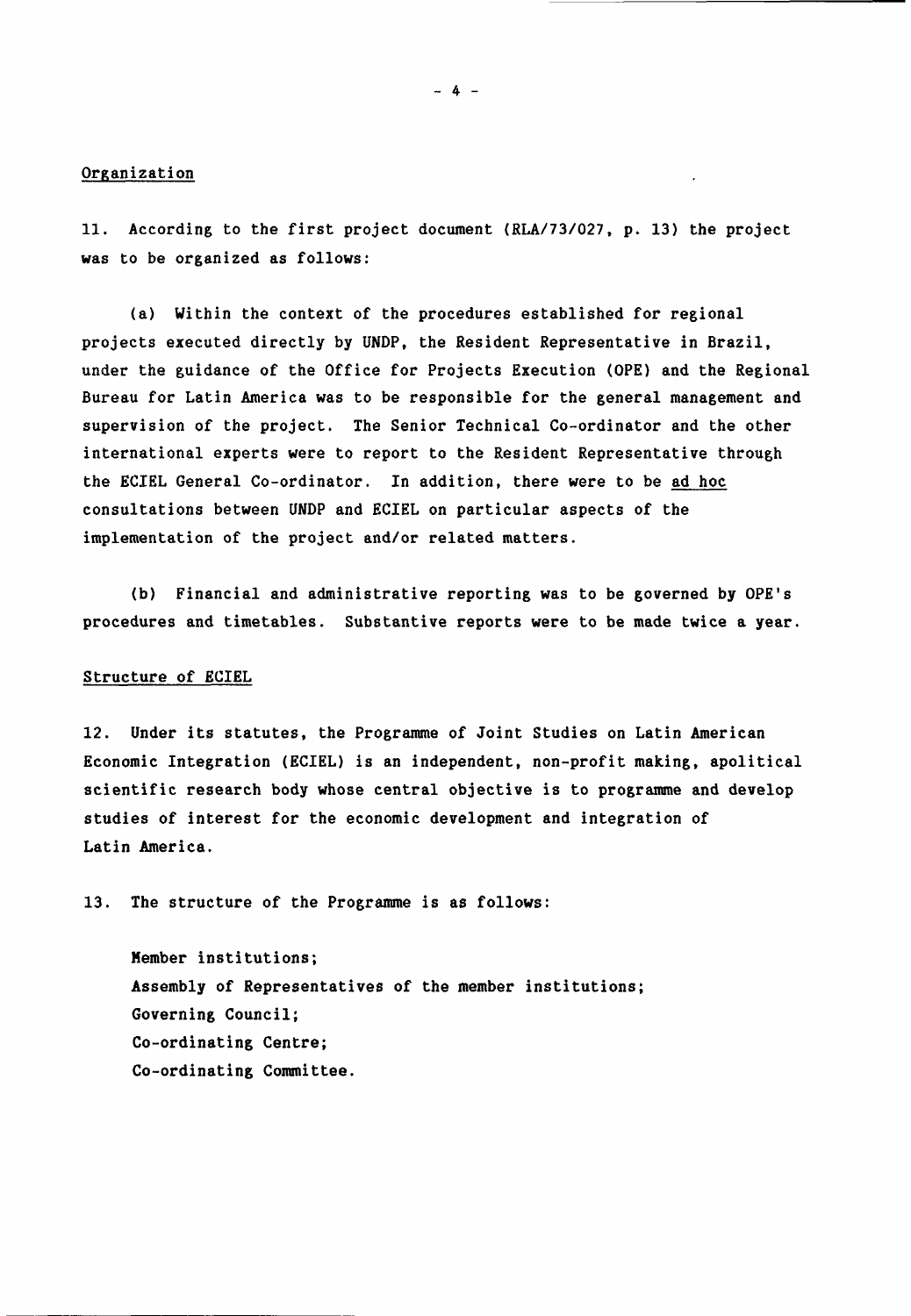14. The member institutions are divided into: full members, which are those that take part in academic research and in the governing bodies; participating members, which only take part in academic research; and associate members, which are those that are not involved in research or in the governing bodies but co-operate with ECIEL to help it achieve its aims and objectives. The great majority of full members are government bodies, such as universities, academies, planning centres, etc.

15. The responsibility for running the Programme rests with the General Co-ordinator. This executive official is appointed by the Council, an appointment that has to be ratified by the Assembly of Representatives. He joins with the technical co-ordinators, invited research workers and the financial and administrative manager to form the Co-ordinating Centre.

16. Project document RLA/77/013, in describing the UNDP inputs, says that the General Co-ordinator is a UNDP official subject to the same regulations as any other. Subsequently the General Co-ordinator was appointed in accordance with the statutes.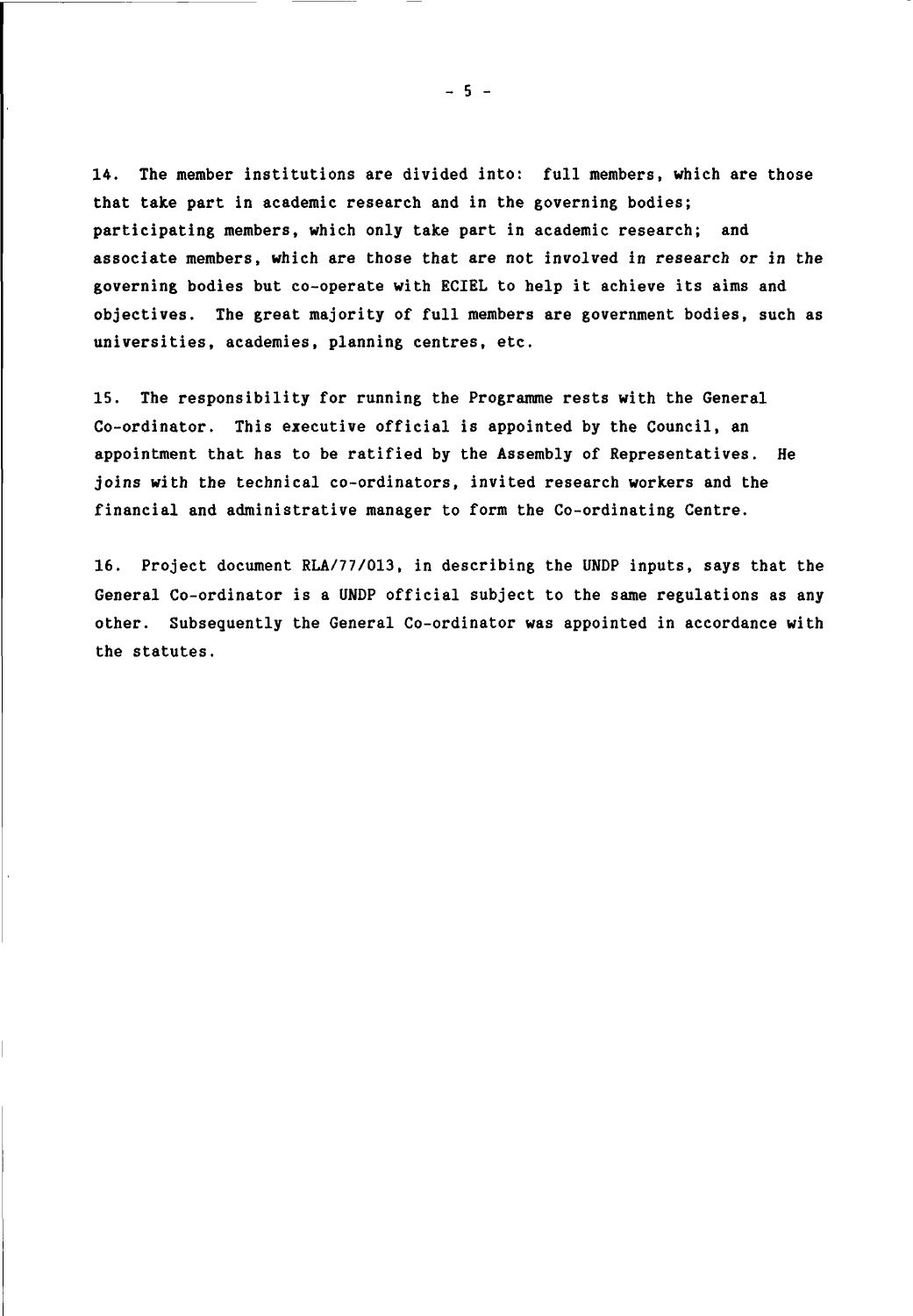## III. ONGOING EVALUATIONS

17. The project was the subject of two ongoing evaluations, one in 1976 and the other in 1983.

18. The ECIEL project document (RLA/79/031, , phaselll) had the following to say in paragraph 6:

"6. In July 1976, a UNDP-ECIEL mission made an evaluation of the project, which was being supported by UNDP, and reached the following conclusions:

- (i) ECIEL had been successful in setting up a network of economic and social research institutions and in co-ordination, promoting and facilitating technical exchanges as a means of transmitting knowledge. That had enabled comparative studies to be made of processes and conditions in different countries of the region;
- (ii) The research had been of a high technical level, as could be seen from the seminars and the report of the joint mission;
- (iii) ECIEL had established quite an efficient way of working, which had enabled institutions at a less advanced technical level to benefit from ECIEL's services and from contacts with more advanced institutions. That pattern of operation should be strengthened in the future."

19. The second ongoing evaluation was carried out by an evaluluation mission sent by UNDP, which submitted its report on 21Decemberl983. The evaluation mission's terms of reference were as follows:

(i) To evaluate the project's activities and outputs and its validity and relevance in relation to the economic and development issues facing Latin American countries;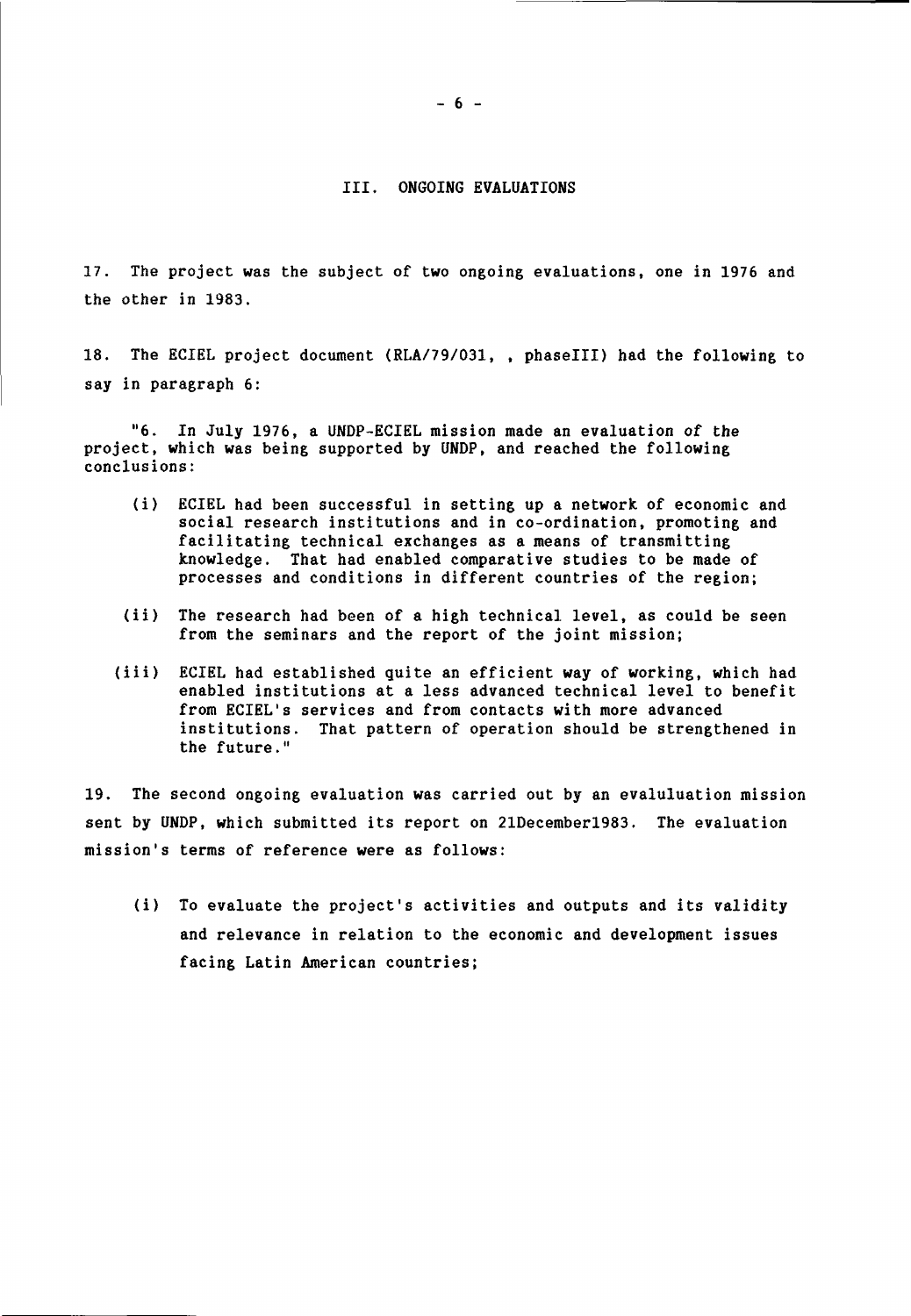- (ii) To evaluate the training and information activities undertaken by the project;
- (iii) To analyse the use of UNDP resources in the various project activities;
	- (iv) To find out what future activities were planned by ECIEL and, on the basis of paragraphs (i) and (ii), to examine the alternatives and possible modes of co-operation for UNDP in the regional programme within the context of projects being undertaken in the region in related areas.

20. In this evaluation, special emphasis was placed on the financial aspects of the project. At that time, funds were being provided from four sources: the Brazilian Government, UNDP, IDB and (indirect) contributions by institutions taking part in the studies. The General Co-ordinator of ECIEL was advised to follow a very tight policy in the matter of expenditure.

21. It is very interesting, in this Inspector's opinion, to consider the position of the Brazilian Government as the headquarters country and main source of funds for the project at present, which was described as follows in the evaluation:

(a) The Brazilian Government continues to regard the ECIEL programme as important and useful for the countries of Latin America and accordingly wishes to keep it in operation and is ready to go on supporting it;

(b) The present period of financial stringency and difficulties makes a general cut in expenditure necessary, and hence a reduction in budgetary contributions to ECIEL;

(c) It considers that through efficient administration of more limited resources and efforts by ECIEL to keep expenditure to a minimum, it will be possible for the project to go on undertaking activities to achieve its aims;

 $-7 -$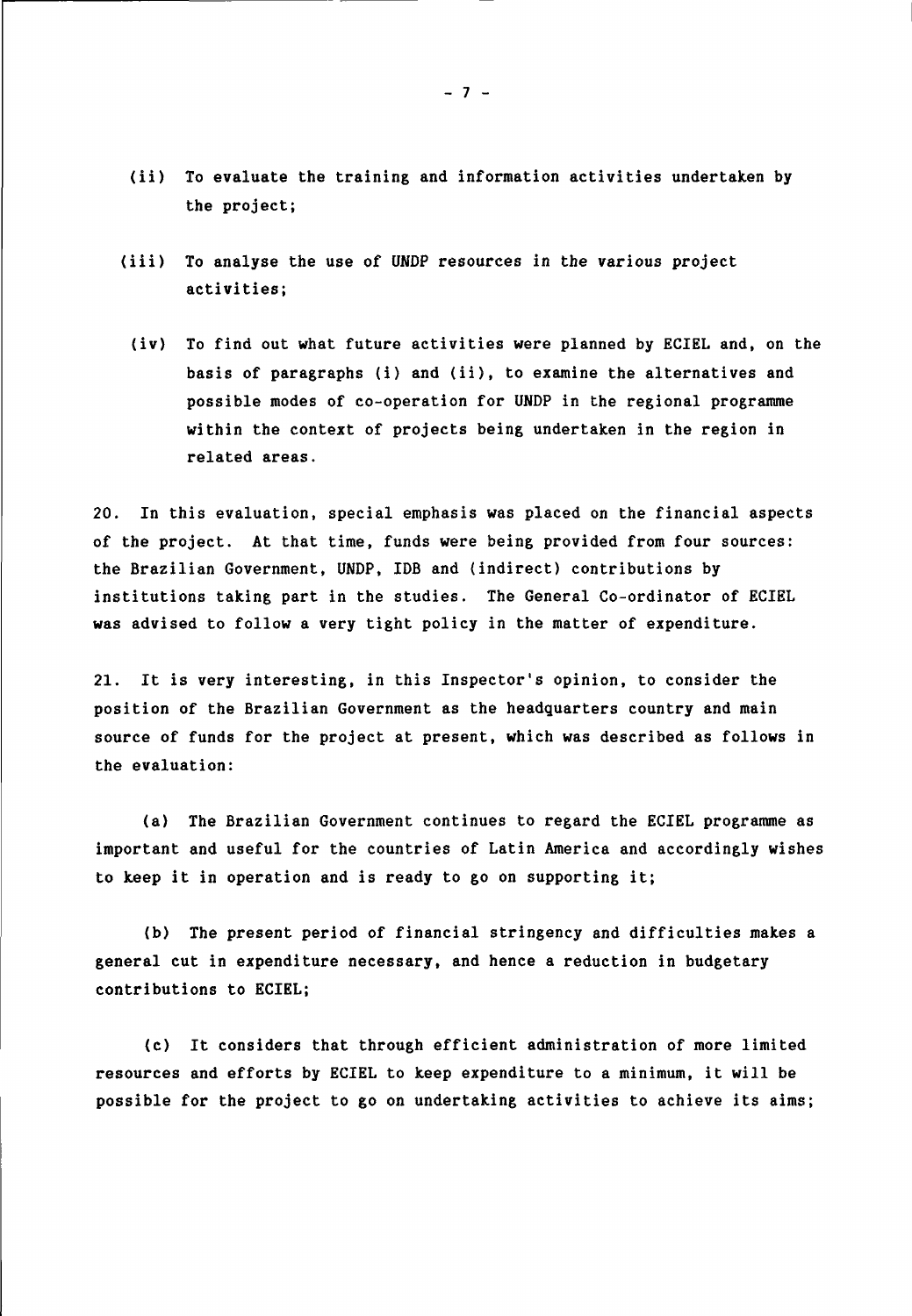(d) It considers that the studies should be more pragmatic, so as to be more closely related to Latin America's present needs and problems;

(e) It also considers that without sacrificing academic quality studies could be carried out over shorter periods and given due publicity so as to produce more immediate effect;

(f) In order to strengthen ECIEL's regional character, it considers that other Latin American countries ought to provide contributions and support for the programme's future operations and that there should also be continuing support from IDB and UNDP.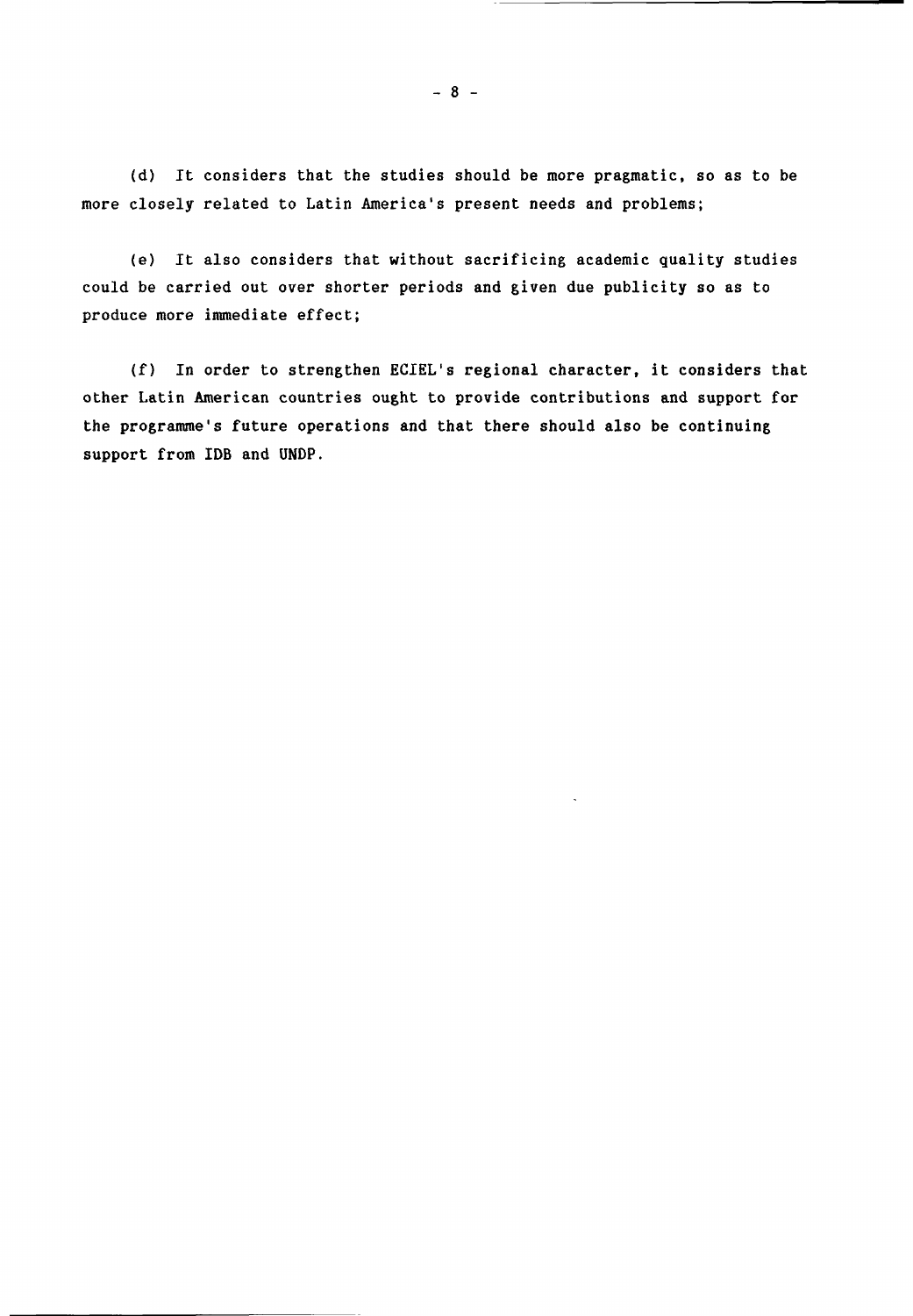#### IV. PROJECT OUTPUTS

22. Among ECIEL's long-term objectives was the establishment of a Latin American network of institutions for the study of the social and economic sciences. When the first phase of the project began, ECIEL had only three members. By August 1978, it had 45: 14 were full members from 7 Latin American countries, 7 were participating members from 6 countries and 23 were associate members.

23. In 1988 ECIEL has 72 members: 35 full members from 12 countries of the region (Argentina, Bolivia, Brazil, Chile, Colombia, Costa Rica, Ecuador, Mexico, Paraguay, Peru, Uruguay and Venezuela); 28 participating members from 12 countries of the region (Argentina, Brazil, Chile, Colombia, Costa Rica, Dominican Republic, Jamaica, Panama, Peru, Trinidad, Uruguay and Venezuela); and 9 associate members (see annex I).

24. As regards the publications put out by ECIEL, it can be said that they are quantitatively and qualitatively of great importance. They can be classed under nine main headings: prices and purchasing power parities project; employment project; consumption and income distribution project; education and development project; industrialization and integration project; project on wage structures in manufacturing industry; reports and documents prepared by Felipe Herrera (the first General Co-ordinator); Ensayos ECIEL and seminar summaries (see annex II).

25. This Inspector, however, wishes to point out that only one of the study projects relates to Latin American integration.

26. ECIEL's work on the training of human resources has also been of importance. This can easily be confirmed by a glance at the reports on the many seminars and workshops held.

- 9 -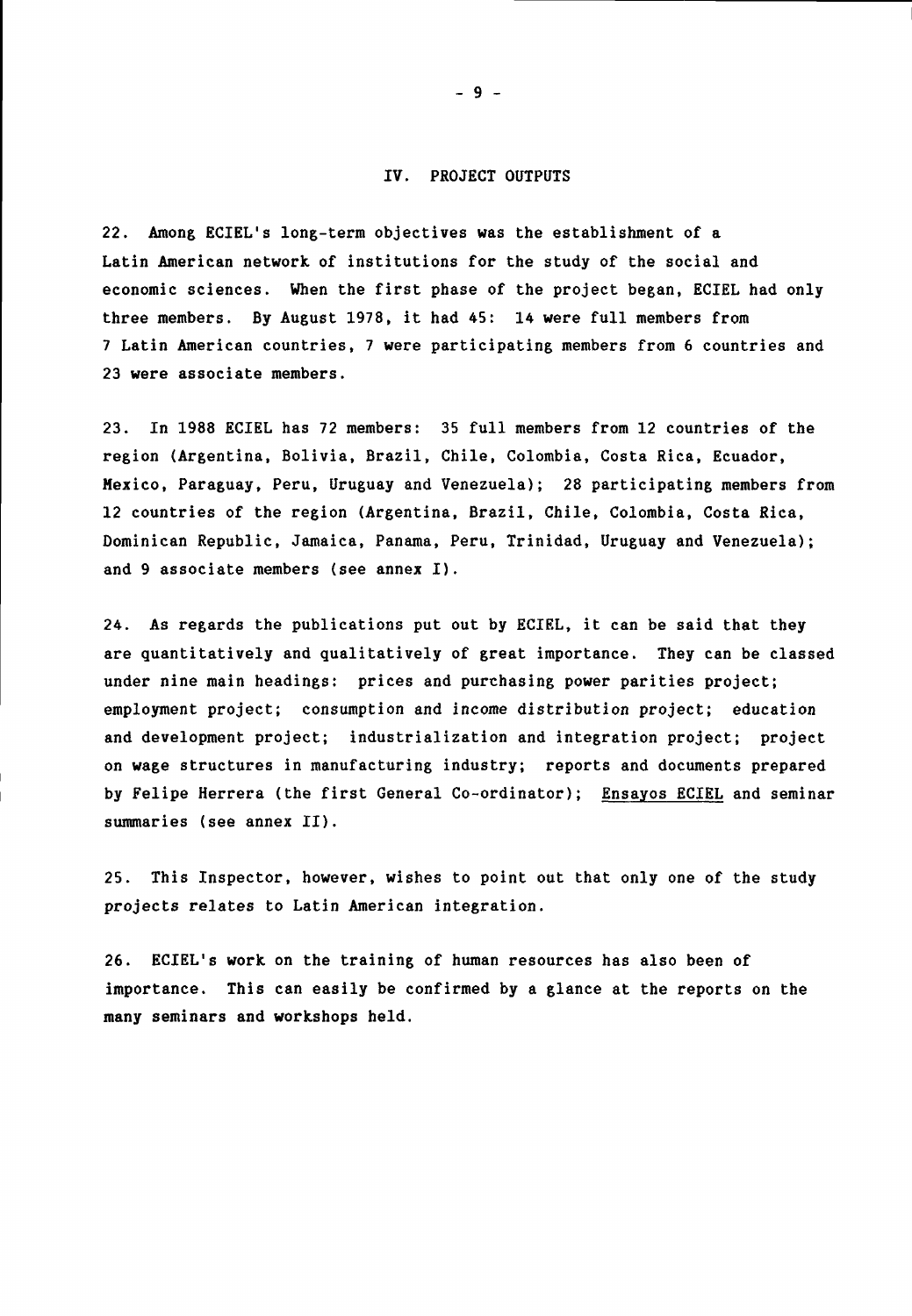#### V. EVALUATION OF THE PROJECT

#### Methodology

27. Evaluation of the project presented the Inspector with the usual difficulties encountered in evaluating regional projects. The "field" of the evaluation covers a wide territory, namely, the whole of Latin America. The beneficiaries of the project are, in particular, Governments and/or their institutions engaged in socio-economic studies connected with Latin American integration. This led the Inspector to consult Governments, in the first place, through the institutions represented in ECIEL, and, secondly, the academies or private study and research centres making up the institutional network.

#### Indicators

28. For this purpose the Inspector wrote to these institutions (getting answers from roughly half of them) and to others that did not belong to ECIEL, asking for their opinions on the following indicators:

(a) Do you think that ECIEL and the network of institutions it represents constitute an appreciable cultural contribution to Latin America and that it should continue to be supported?

(b) Do you think that ECIEL should modernize its structure, making it more flexible and suited to today's means of communication?

(c) Do you think that in its work programme ECIEL should emphasize socio-economic questions relating directly to the process of Latin American integration?

(d) Do you think that, given that a large part of the members of ECIEL are institutions involved in social studies, priority should be given to studying integration in the region?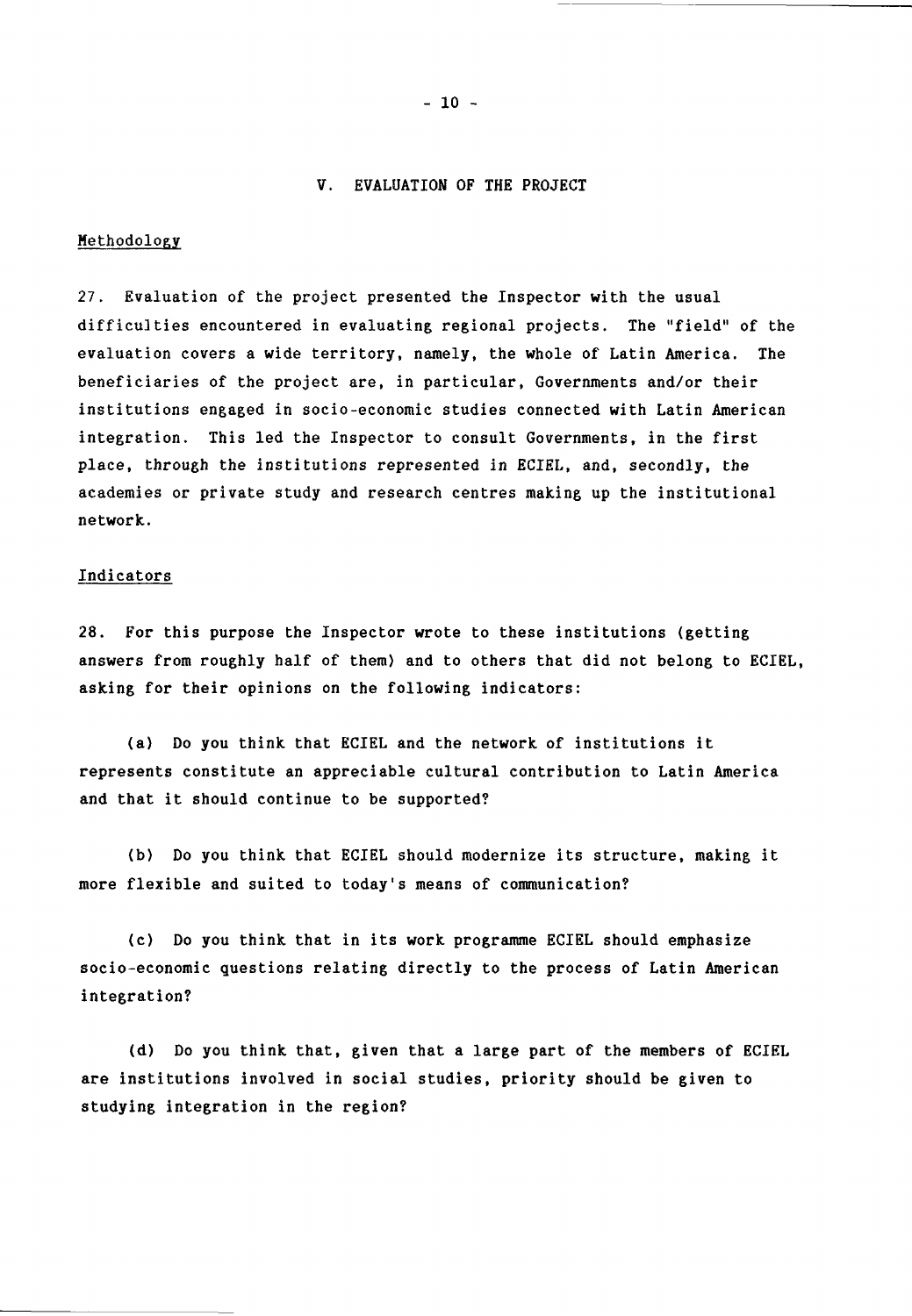- 11 -

#### Results of the survey

29. (a) Approximately 93 per cent of the replies stated that ECIRL constituted an appreciable cultural contribution to Latin America and should continue to be supported;

(b) Some 95 per cent of institutions considered that ECIEL ought to modernize its structure;

(c) Some 80 per cent said that ECIEL's work programme should be related to the process of Latin American integration; and

(d) Some 60 per cent were in favour of giving priority to studies on social integration.

30. All the replies have special value and significance for this Inspector. He himself welcomes the answers to the fourth question. The process of regional integration is advancing so slowly - and in some parts stagnating because due regard has not been paid to the fact that integration has a strong social component. It is peoples that have to integrate and not chambers of commerce. The work done by the European Economic Community on social integration provides a particularly important point of reference. Various specialized agencies of the United Nations might be willing to collaborate on this matter. Years ago (1971), UNESCO had the following to say on integration: "Such an extraordinary venture goes beyond the limits of a merely economic scheme. To approach integration purely and simply from that standpoint and to make its final aim the establishment of a Latin American common market is to take a very one-sided view of it. The process of integration covers all aspects of the daily lives of the Latin American peoples, forming a comprehensive process in which economic integration is to be seen alongside the other forms of integration - cultural, educational, scientific, social, political."

31. Ten years earlier, the Secretary-General of the United Nations wrote as follows in his foreword to The United Nations Development Decade (1962):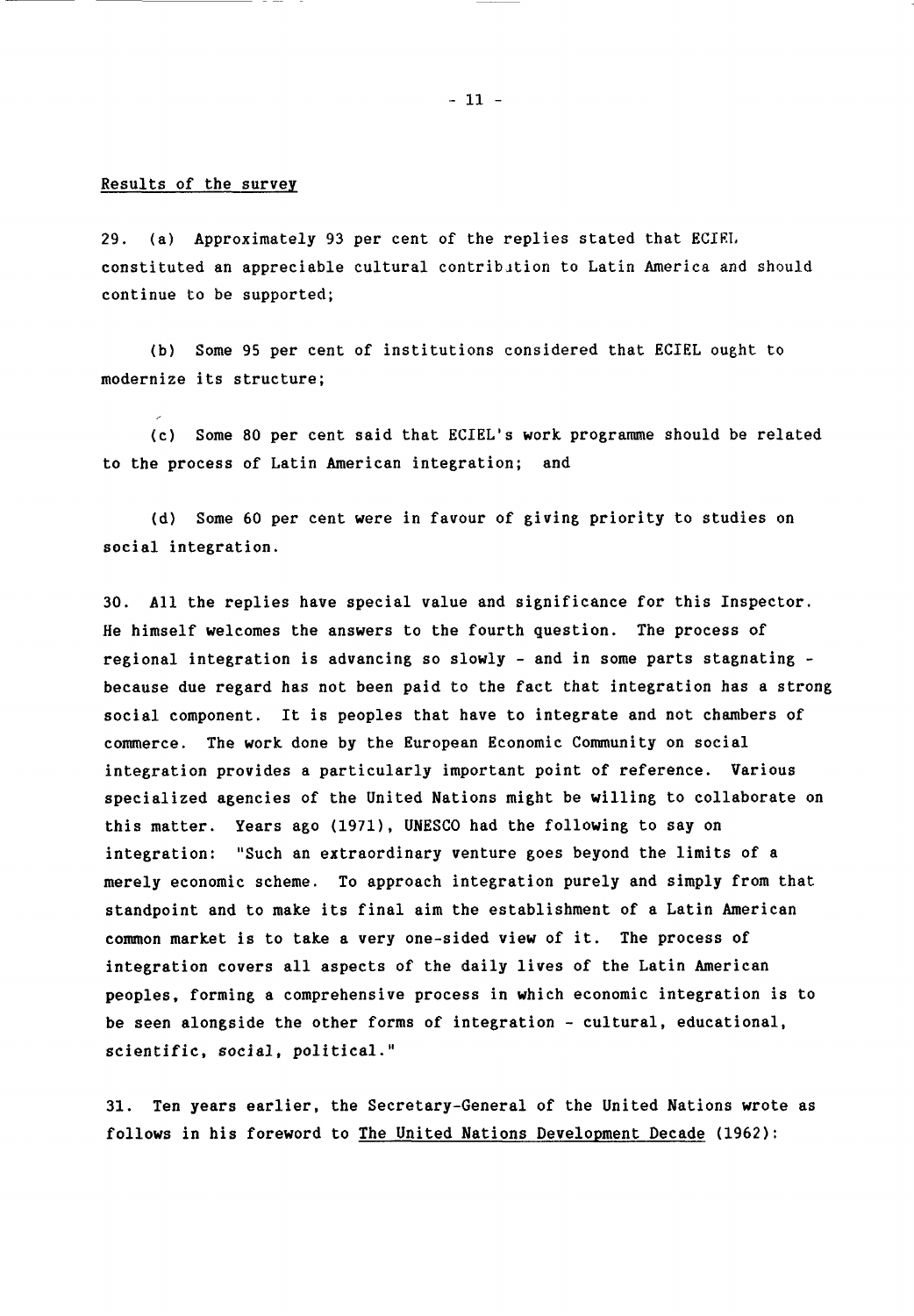"We are learning that development concerns not only man's material needs, but also the improvement of the social conditions of his life and his broad human aspirations. Development is not just economic growth, it is growth plus change."

32. In his report on the work of the Organization (1972), the Secretary-General said that "Our perception of the problems of the developing countries must change. The distinction between economic and social progress may even have become an impediment to effective action ... It is no longer possible to rely on the assumption that an expanding modern sector will eventually absorb the mass of people and provide them with decent living standards."

33. These appeals for economic growth to be accompanied by social growth, by an improvement in the quality of life, have passed more or less unheeded, not just by the United Nations itself but by the rest of the system as well.

34. It should be noted that in United Nations terminology the expression "social development" covers the state of the population, social welfare, health, food and nutrition, housing, planning and construction, education, employment, prices, wages and salaries, social security, social defence, community development and regional development.

35. The Inspector recognizes that ECIEL has given certain importance to the social aspet of development. To this effect, it has realized studies on education, nutrition, health and housing. However, he believes that had those accomplishments taken an integration orientation they could have been more useful for the governments.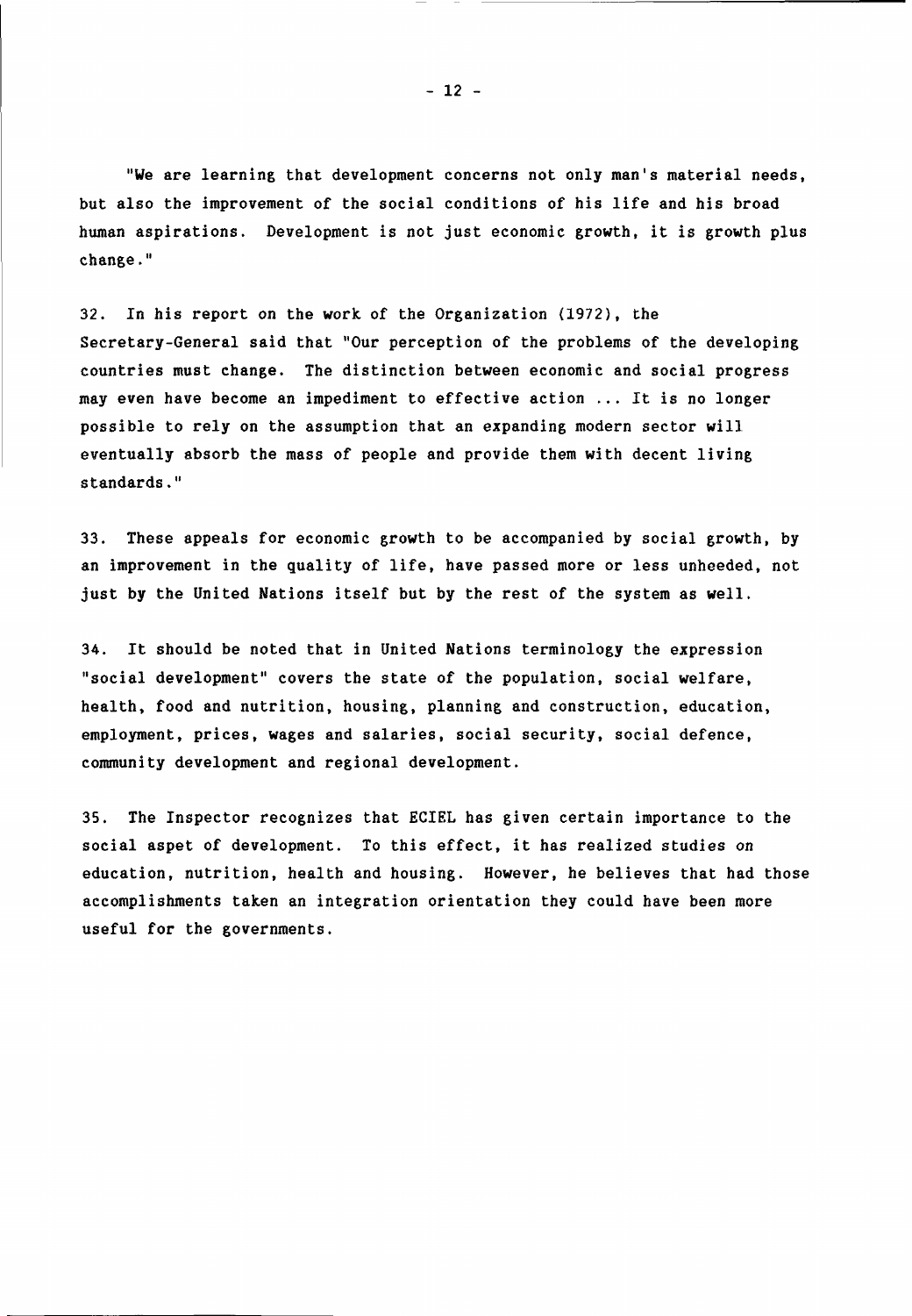#### V. CONCLUSIONS

36. With regard to the first indicator, the Inspector endorses the results of the ongoing evaluations, which were later confirmed by the Governments. ECIEL is setting up a network of government and private institutions of great importance for socio-economic studies in the region.

37. There is no doubt that  $-$  as also stated in the 1983 evaluation  $-$  the academic sector cannot remain detached from the critical situation at present facing Latin America, the effects of which will continue for some time.

38. Briefly, while the importance of ECIEL is recognized, there remains the problem of its "sustainability", or chances of getting finance. Institutions of this type can either finance themselves or exist on outside support, as ECIEL has done until now. The Inspector doubts whether UNDP or some other international organization can again become a source of finance. He also thinks it unfair that the Brazilian Government should represent the sole source of funds. The obligation to provide resources is shared by the various Governments with institutions represented in ECIEL.

39. Faced with this kind of problem, the Joint Inspection Unit earlier recommended that the institution should be linked to a leading public body in the academic field, whether a university or some other State institution. Such a link need not be for an unlimited period, but could be for a fixed number of years. The activities of the Co-ordinating Centre would be undertaken by that university or institution. The possibility of transferring ECIEL to a private body could also be envisaged. The idea of self-reliance is very much to the point here. All this requires a decision by the Assembly of Representatives.

40. The next question relates to the second indicator, concerning the need to modernize and simplify ECIEL's institutional structure. Ninety-five per cent of the organizations answering the questionnaire said they were in favour of such modernization. It should lead to an appreciable reduction in operating costs. The idea of modernization should also, in this Inspector's view, extend to the way its documents are prepared and published. The concept of

- 13 -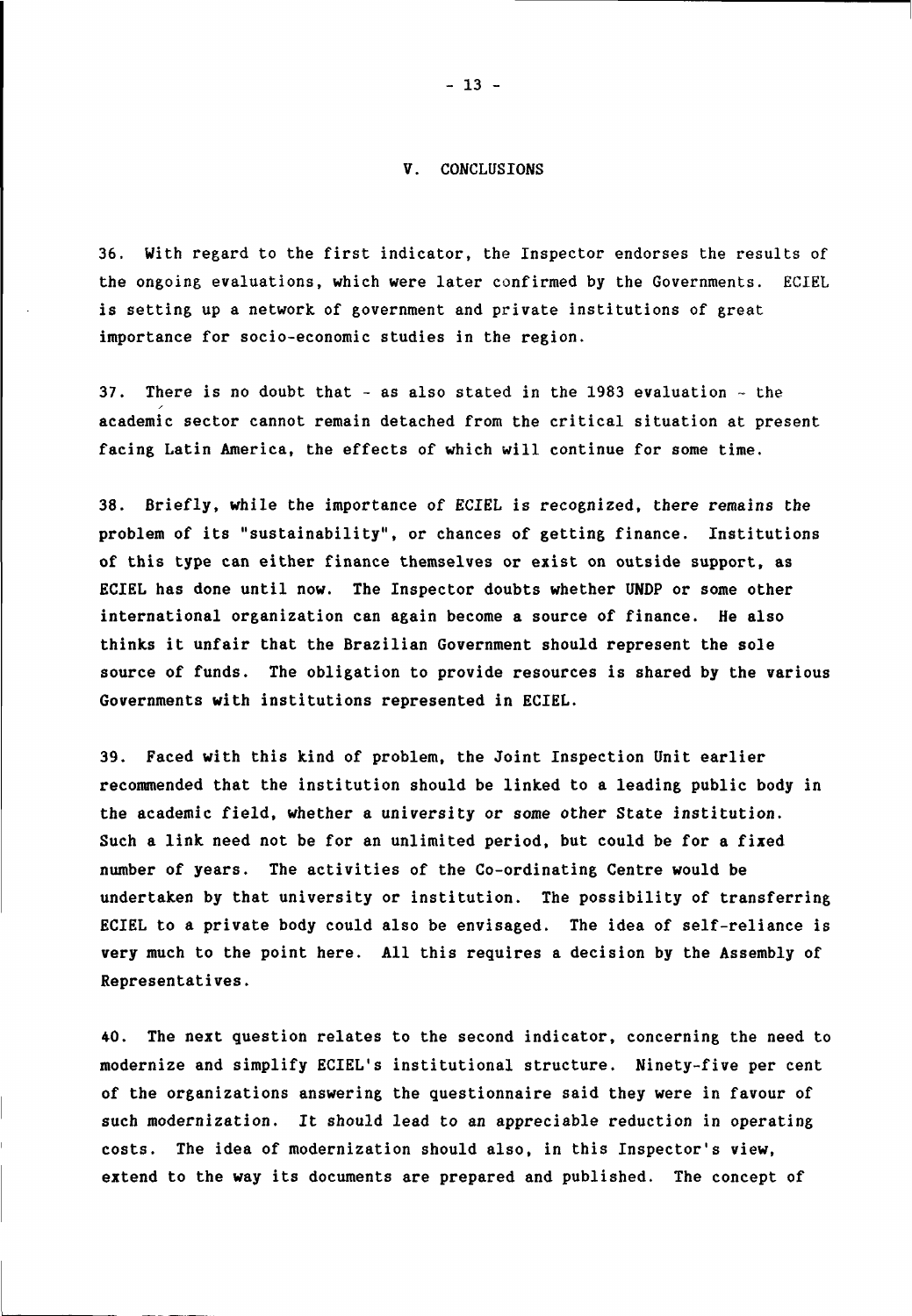the "book" should give way to the concept of the "working document". The integration of Latin America, as a socio-economic phenomenon, is more in the nature of a working hypothesis than a set of orthodox ideas. This is also a matter to be settled by Governments.

41. It has already been said that ECIEL's publications are of great quantitative and qualitative value. However, this Inspector considers that ECIEL's future work programme should place the emphasis almost exclusively on matters directly related to Latin American integration. In this area, for various reasons, ECIEL's activities have been very limited. Hitherto, the tendency has been to take a markedly "economic" approach, which is only indirectly related to integration. It is possible that ECIEL could find appreciable support among specialized agencies in the system for "joint studies" on social integration, especially UNESCO, ILO, WHO and FAO. The background or working documents prepared by specialists in those agencies who are familiar with Latin America's possibilities and needs - can be studied and commented upon by members of ECIEL with a view to seeking common ground as a point of departure in the long and difficult task of regional integration. There would also be the question of developing a suitable methodology for the "joint study" of such problems. This methodology, also applicable to documents produced by members, would give Governments opportunities for joint action as well. The documents prepared in Brussels by the European Economic Community also have considerable methodological value.

42. With reference to the methodology followed by ECIEL in the selection and co-ordination of studies, the Inspector believes that it has a great value. That methodology should be followed in forthcoming studies.  $\overline{a}$ 

43. To sum up, this Inspector recommends that UNDP should finance an Assembly of Representatives of the member institutions to consider: (a) the continued existence of ECIEL, whether linked or not to a government body; (b) the simplification and modernization of its structure; (c) reorientation of its work programmes and changes in its types of publications.

 $-14 -$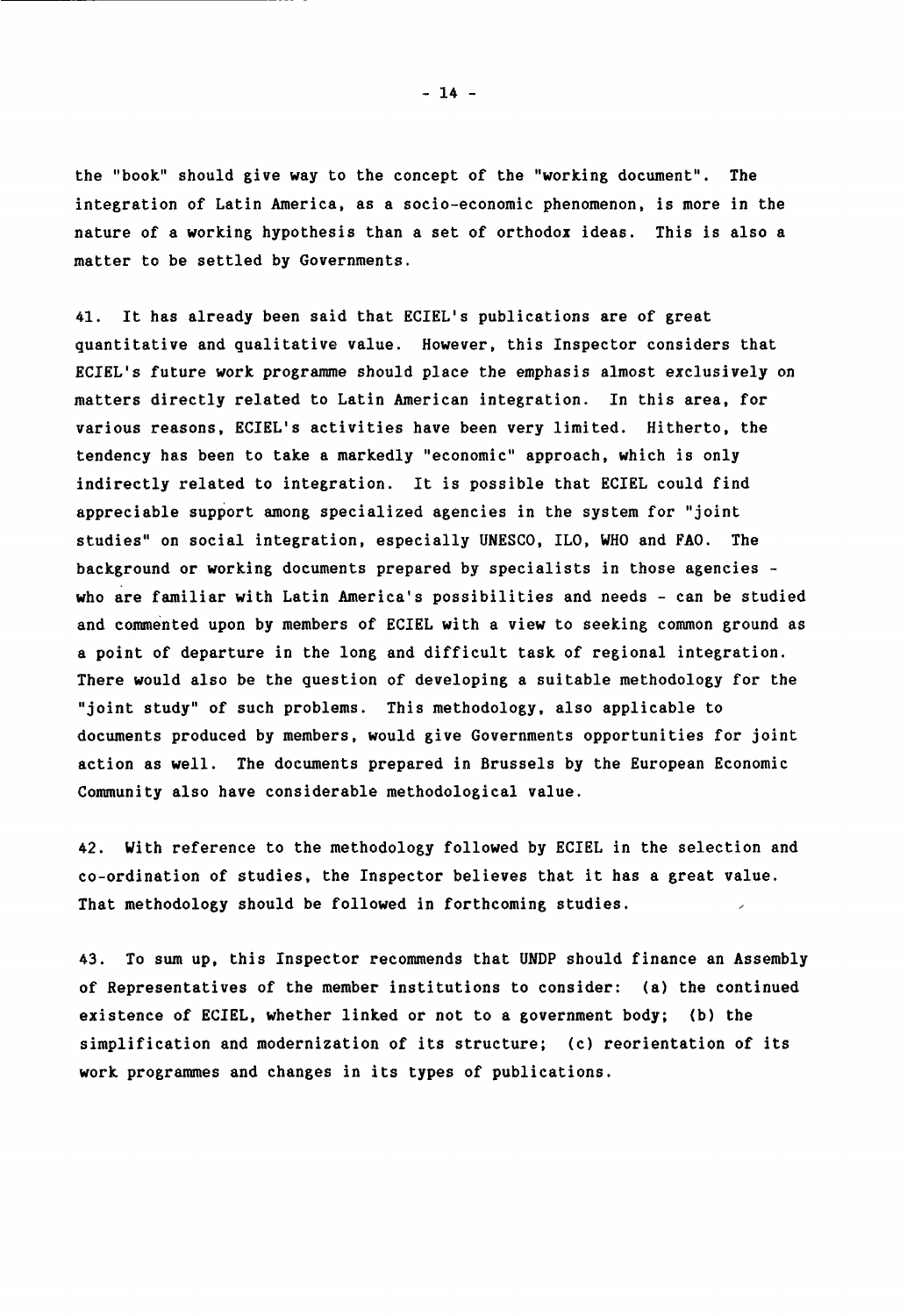ANEXO I. INSTITUTOS MIEMBROS DEL PROGRAMA ECIEL (1988)

| ARGENTINA                | Centro de Estudios de Estado y Sociedad (CEDES)                                                         |
|--------------------------|---------------------------------------------------------------------------------------------------------|
|                          | Centro de Estudios Macroeconómicos de Argentina<br>(CEMA)                                               |
|                          | Centro de Investigaciones Económicas, Instituto<br>Torcuato Di Tella                                    |
| $\overline{\phantom{a}}$ | Centro de Investigaciones Sociales sobre el Estado<br>y la Administración (CISEA)                       |
|                          | Fundación Bariloche                                                                                     |
|                          | Fundación de Investigaciones Económicas<br>Latinoamericanas (FIEL)                                      |
|                          | Fundación Mediterránea                                                                                  |
|                          | Fundación de Investigaciones para el Desarrollo<br>(FIDE)                                               |
| <b>BOLIVIA</b>           | Departamento de Investigaciones Económicas,<br>Universidad Mayor de San Andrés                          |
|                          | Instituto Boliviano de Estudios Económicos (IBEE)                                                       |
|                          | Instituto de Estudios Sociales y Económicos (IESE)                                                      |
|                          | Instituto de Investigaciones Socioeconómicas,<br>Universidad Católica Boliviana (IISEC)                 |
| <b>BRASIL</b>            | Centro Brasileiro de Análise e Planejamento<br>(CEBRAP)                                                 |
|                          | Centro de Desenvolvimento e Planejamento Regional<br>da Universidade Federal de Minas Gerais (CEDEPLAR) |
|                          | Departamento de Economia, Pontifícia<br>Universidade Católica do Rio de Janeiro (PUC)                   |
|                          | Departamento de Economia, Universidade de Brasília                                                      |
|                          | Fundacao Instituto Brasileiro de Geografia e<br>Estatística (IBGE)                                      |
|                          | Fundacao Instituto de Pesquisas Económicas,<br>Universidade de Sao Paulo (FIPE)                         |
|                          | Fundacao Joao Pinheiro                                                                                  |
|                          | Instituto Brasileiro de Economia, Fundacao Getúlio<br>Vargas (IBRE)                                     |

ĺ.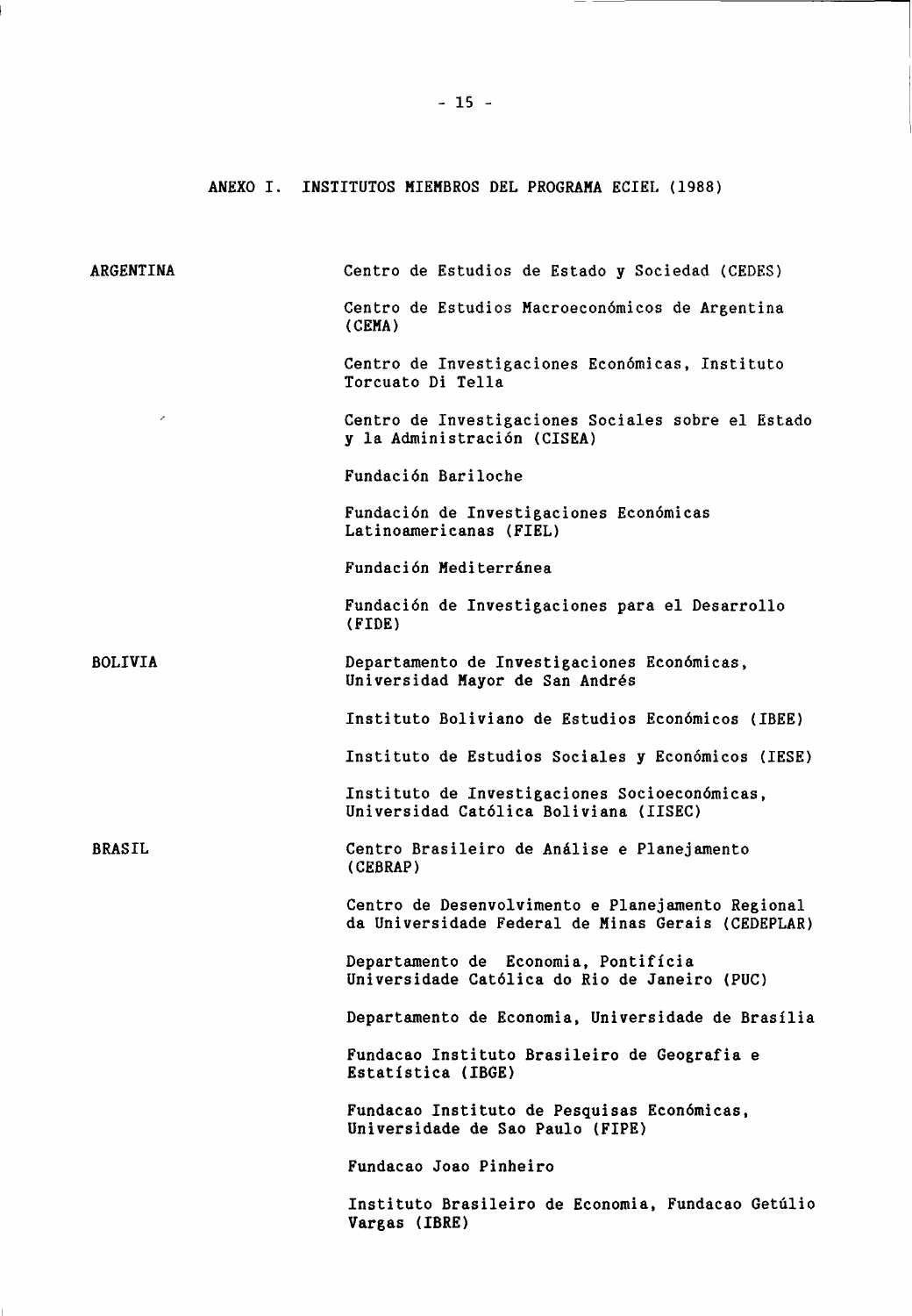|                | Instituto de Estudos Avancados em Educacao,<br>Fundacao Getúlio Vargas (IESAE)           |
|----------------|------------------------------------------------------------------------------------------|
|                | Instituto de Desenvolvimiento Económico y Gerencial<br>(IDEG)                            |
|                | Instituto de Planejamento Económico e Social (IPEA)                                      |
|                | Instituto Universitário de Pesquisas do Rio de<br>Janeiro (IUPERJ)                       |
| COLOMBIA       | Centro de Estudios sobre Desarrollo Económico,<br>Universidad de Los Andes (CEDE)        |
|                | Corporación Centro Regional de Población (CCRP)                                          |
|                | Departamento Administrativo Nacional de Estadística<br>(DANE)                            |
|                | Fundación para la Educación Superior y el<br>Desarrollo (FEDESARROLLO)                   |
| COSTA RICA     | Centro para la Promoción de la Ciencia y el<br>Desarrollo Socioeconómico (PRODESARROLLO) |
|                | Instituto de Investigaciones en Ciencias<br>Económicas, Universidad de Costa Rica (IICE) |
| <b>CHILE</b>   | Corporación de Investigaciones Económicas para<br>América Latina (CIEPLAN)               |
|                | Departamento de Economía, Universidad de Chile                                           |
|                | Grupo de Investigaciones Agrarias (GIA) de la<br>Academia de Humanismo Cristiano         |
|                | Instituto de Economía, Universidad Católica de Chile                                     |
|                | Instituto Latinoamericano de Doctrina y Estudios<br>Sociales (ILADES)                    |
|                | Instituto Nacional de Estadísticas de Chile (INE)                                        |
| <b>ECUADOR</b> | Consejo Nacional de Desarrollo (CONADE)                                                  |
|                | Instituto de Investigaciones Económicas, Pontificia<br>Universidad Católica de Ecuador   |
|                | Instituto Nacional de Estadística y Censos (INEC)                                        |
| <b>JAMAICA</b> | Institute of Social and Economic Research,<br>University of the West Indies (ISER)       |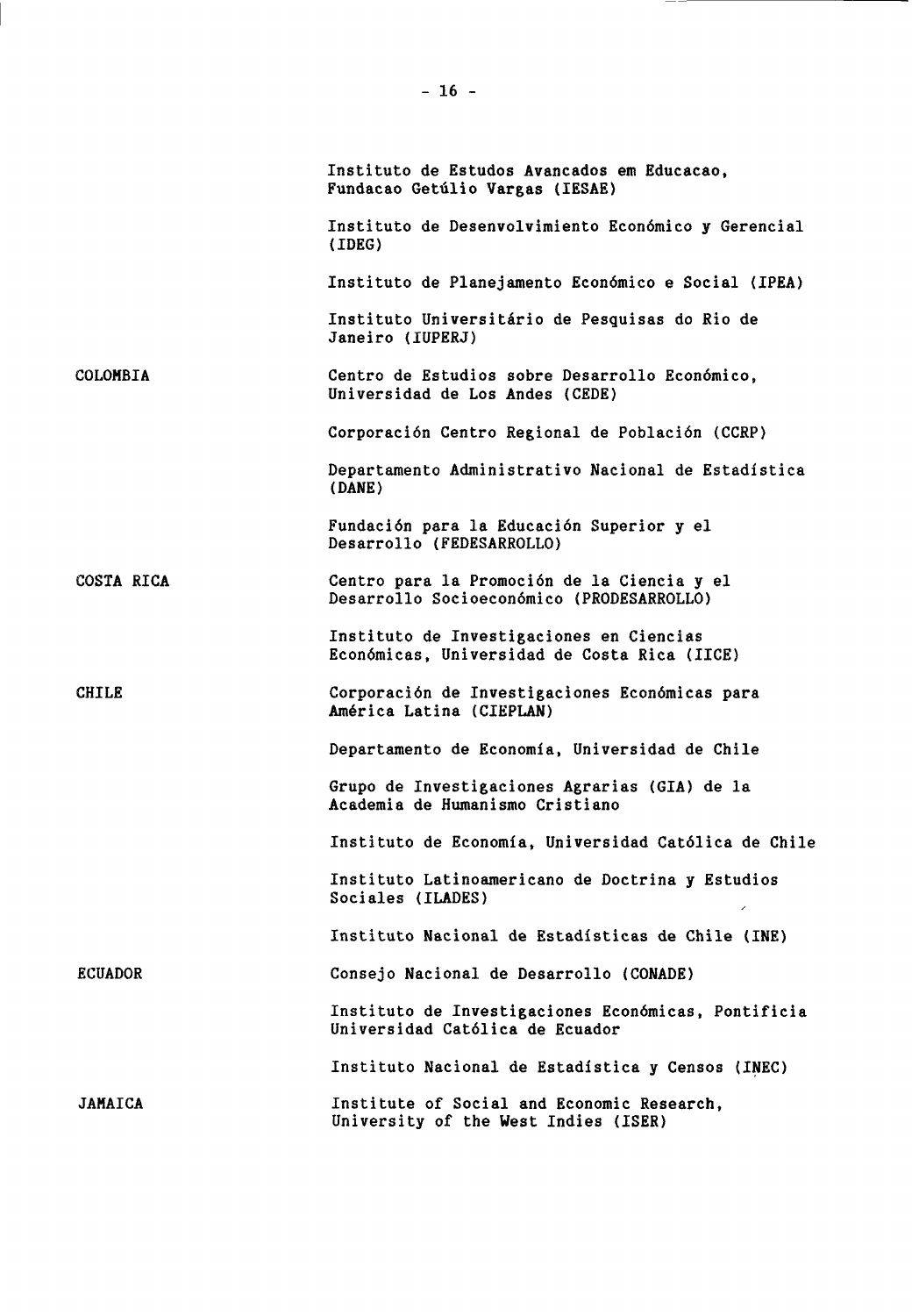| <b>MEXICO</b>        | Centro de Estudios Educativos, A. C. (CEE)                                                    |
|----------------------|-----------------------------------------------------------------------------------------------|
|                      | Dirección General de Estadística, Coordinación<br>General del Sistema Nacional de Información |
|                      | El Colegio de México                                                                          |
| <b>PANAMA</b>        | Ministerio de Planificación y Política Económica                                              |
| <b>PARAGUAY</b>      | Centro Paraguayo de Estudios de Desarrollo<br>Económico y Social (CEPADES)                    |
| ╭                    | Centro Paraguayo de Estudios Sociológicos (CPES)                                              |
| <b>PERU</b>          | Centro de Investigación, Universidad del Pacífico                                             |
|                      | Departamento de Economía, Pontificia Universidad<br>Católica del Perú (CISEPA)                |
|                      | Instituto Nacional de Estadística (INE)                                                       |
| REPUBLICA DOMINICANA | Banco Central de la República Dominicana                                                      |
|                      | Fondo para el Avance de las Ciencias Sociales                                                 |
|                      | Instituto Tecnológico de Santo Domingo (INTEC)                                                |
| TRINIDAD Y TOBAGO    | Institute of International Relations (IIR)<br>University of the West Indies                   |
| <b>URUGUAY</b>       | Banco Central del Uruguay                                                                     |
|                      | Centro de Informaciones y Estudios del Uruguay<br>(CIESU)                                     |
|                      | Centro de Investigaciones Económicas del Uruguay<br>(CINVE)                                   |
|                      | Centro Latinoamericano de Economía Humana (CLAEH)                                             |
| <b>VENEZUELA</b>     | Banco Central de Venezuela                                                                    |
|                      | Centro de Estudios del Desarrollo (CENDES)                                                    |
|                      | Centro de Estudios del Futuro de Venezuela                                                    |
|                      | Centro de Planificación y Desarrollo Económico,<br>Universidad de Carabobo                    |
|                      | Instituto de Estudios Superiores de Administración<br>(IESA)                                  |
|                      | Oficina Central de Estadística e Informática (OCEI)                                           |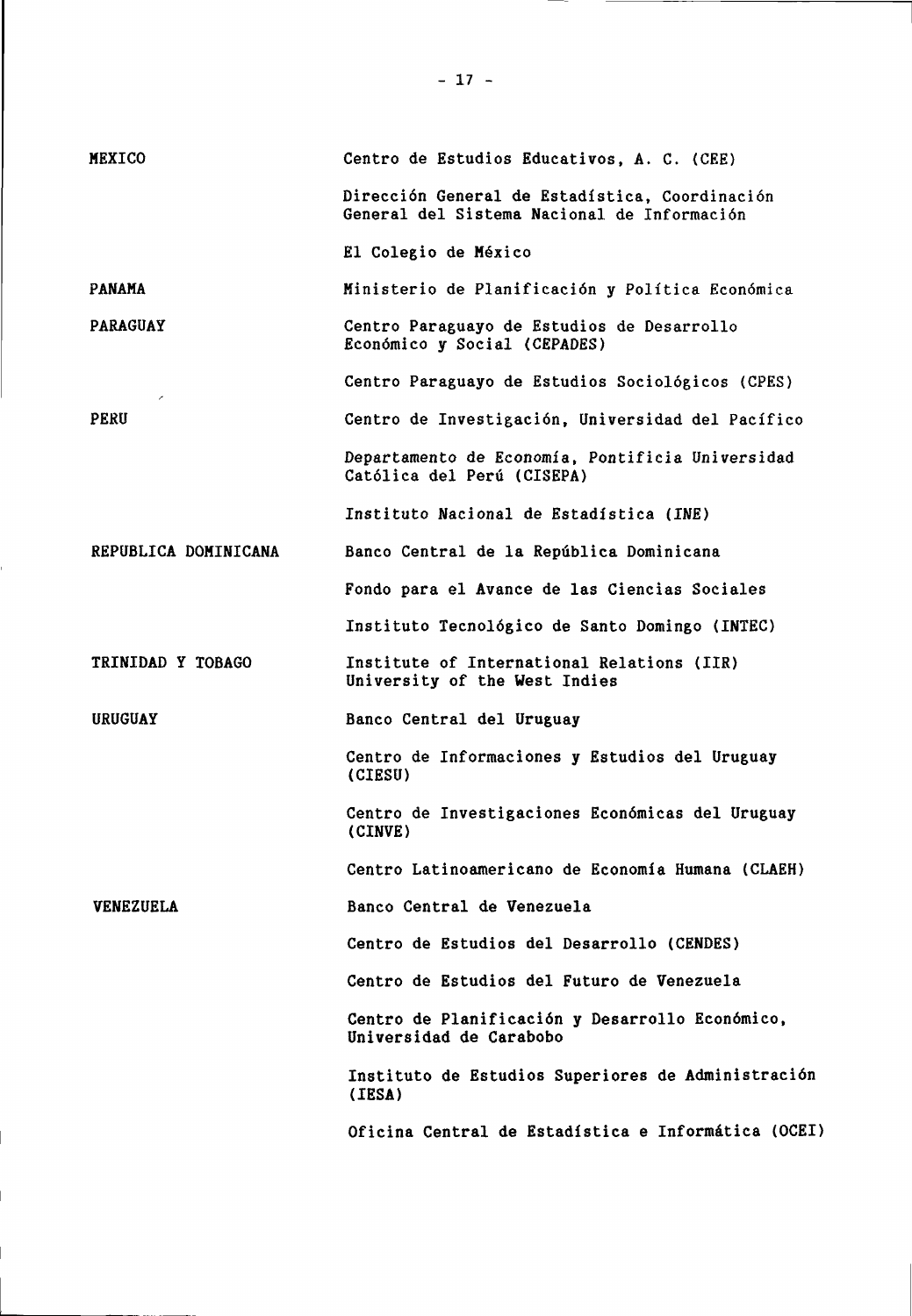| ORGANISMOS REGIONALES | Comisión Económica para América Latina, Santiago<br>(CEPAL)                                                 |
|-----------------------|-------------------------------------------------------------------------------------------------------------|
|                       | Instituto Latinoamericano de Desenvolvimento<br>Economico e Social, Rio de Janeiro (ILDES)                  |
|                       | Junta del Acuerdo de Cartagena, Pacto Andino, Lima                                                          |
|                       | Organization de Estados Americanos (OEA)<br>Washington, D. C.                                               |
|                       | Programa Regional del Empleo para América Latina y<br>el Caribe, Santiago (PREALC)                          |
|                       | Secretaría Permanente del Tratado General de<br>Integración Económica Centroamericana, Guatemala<br>(SIECA) |
| MIEMBROS ASOCIADOS    | The Brookings Institution, Washington D. C.                                                                 |
|                       | Centre d'Etudes, Prospectives et d'Informations<br>Internationales, Paris (CEPII)                           |
|                       | Center for Latin American Development Studies<br>(CLADS) Boston University                                  |
|                       | Institut für Iberoamerika-Kunde, Hamburg                                                                    |
|                       | Instituto de Cooperación Intercontinental, Madrid<br>(ICI)                                                  |

<u> Samuel Barbara (</u>

 $\label{eq:2.1} \frac{1}{\sqrt{2}}\int_{0}^{\infty}\frac{1}{\sqrt{2\pi}}\left(\frac{1}{\sqrt{2}}\right)^{2}dx\leq\frac{1}{2}\int_{0}^{\infty}\frac{1}{\sqrt{2}}\left(\frac{1}{\sqrt{2}}\right)^{2}dx.$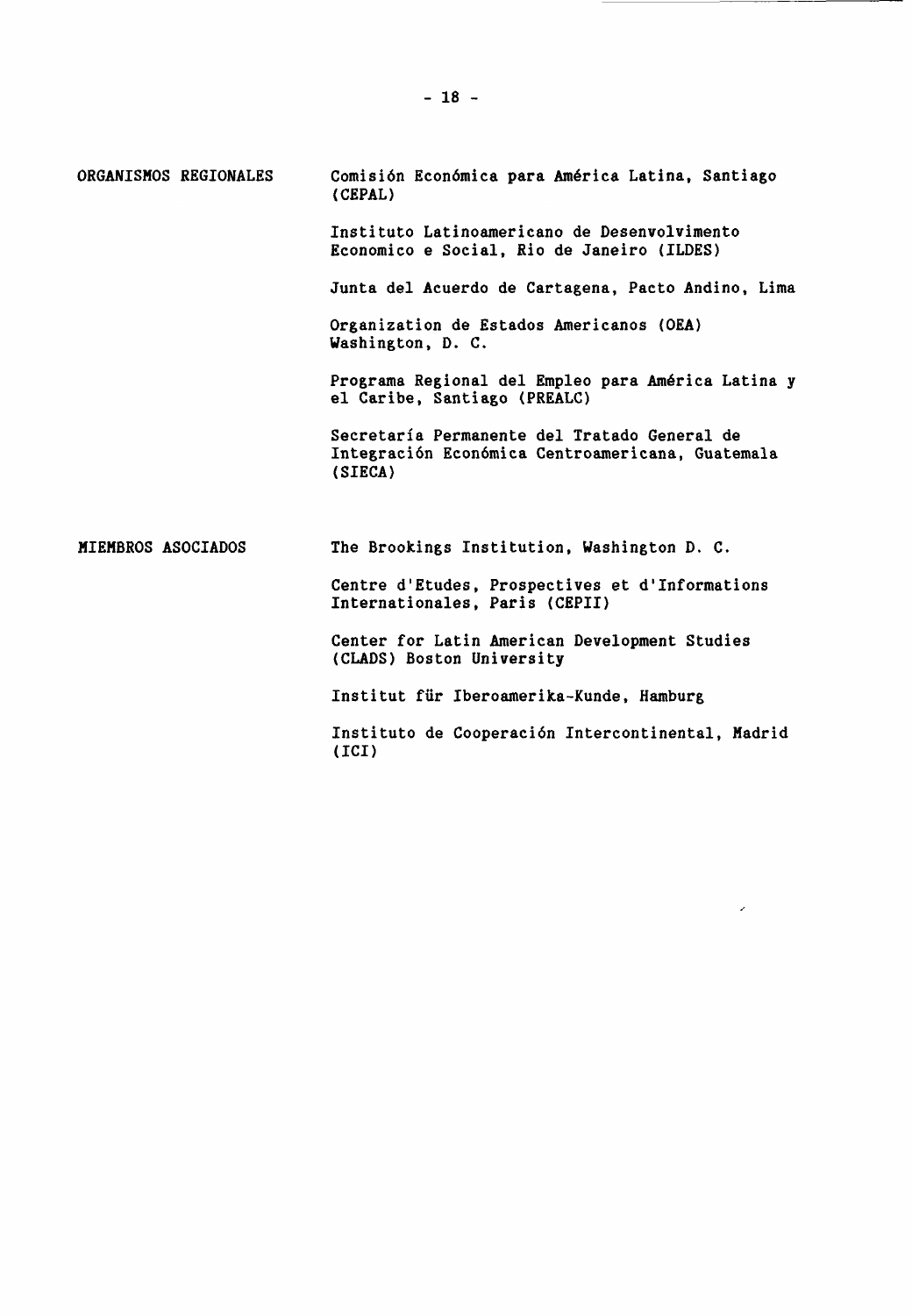#### ANEXO II. PUBLICACIONES

- I. PROYECTO DE PRECIOS Y PARIDADES DEL PODER ADQUISITIVO
	- Salazar-Carrillo, Jorge. Prices and Purchasing Power Parities in Latin America, 1960-1972. Washington, D. C., OAS, 1978, 222 p.
	- Salazar-Carillo, Jorge. Precios y Poder Adquisitivo en América Latina. Buenos Aires, Ediciones SIAP, 1980, 223 p.
- II. PROYECTO DE EMPLEO
	- Buttari, Juan J. El Problema Ocupacional en América Latina 1. Mano de Obra y Empleo. Buenos Aires, Ediciones SIAP, 1978, 431 p.
	- Buttari, Juan J. El Problema Ocupacional en América Latina 2. Concentración Industrial, Tecnología y Empleo. Buenos Aires, Ediciones SIAP, 1979, 302 p.
	- Buttari, Juan J. Employment and Labor Force in Latin America (2 volumes). Washington D. C., OAS, 1979, 566 p.
	- (ECIEL): Determinantes de la oferta de trabajo en América latina, 1977-1982
- III. PROYECTO DE CONSUMO Y DISTRIBUCIÓN DEL INGRESO
	- Musgrove, Philip. Consumer Behavior in Latin America: Income and Spending of Families in Ten Andean Cities. Washington, D. C., The Brookings Institution, 1978, 365 p.
	- Musgrove, Philip. Ingreso y Consumo Urbano en América Latina. Washington, D. C., OAS, 1980, 557 p.
	- Consumption and Income Distribution in Latin America, edited by Robert Ferber. Washington, D. C., OAS, 1980, 484 p.
- IV. PROYECTO DE EDUCACIÓN Y DESARROLLO
	- Guaranys, Lúcia Radler dos y Castro, Cláudio de Moura. O Ensino por Correspondencia: Uma Estratégia de Desenvolvimento Educacional no Brasil. Rio de Janeiro, IPEA, 1980, I77p.
	- Castro, Claudio de Moura; Frigotto, Gaudencio; et. al. A Educacao na América Latina: Um Estudo Comparativo de Gustos e Eficiencia. Rio de Janeiro, Fundacao Getúlio Vargas, 1980, 219 p.
	- Castro, Cláudio de Moura; Frigotto, Gaudencio; et. al. La Educación en América Latina: Un Estudio Comparativo de Costos y Eficiencia. Washington, D. C., OAS, 1980, 277 p.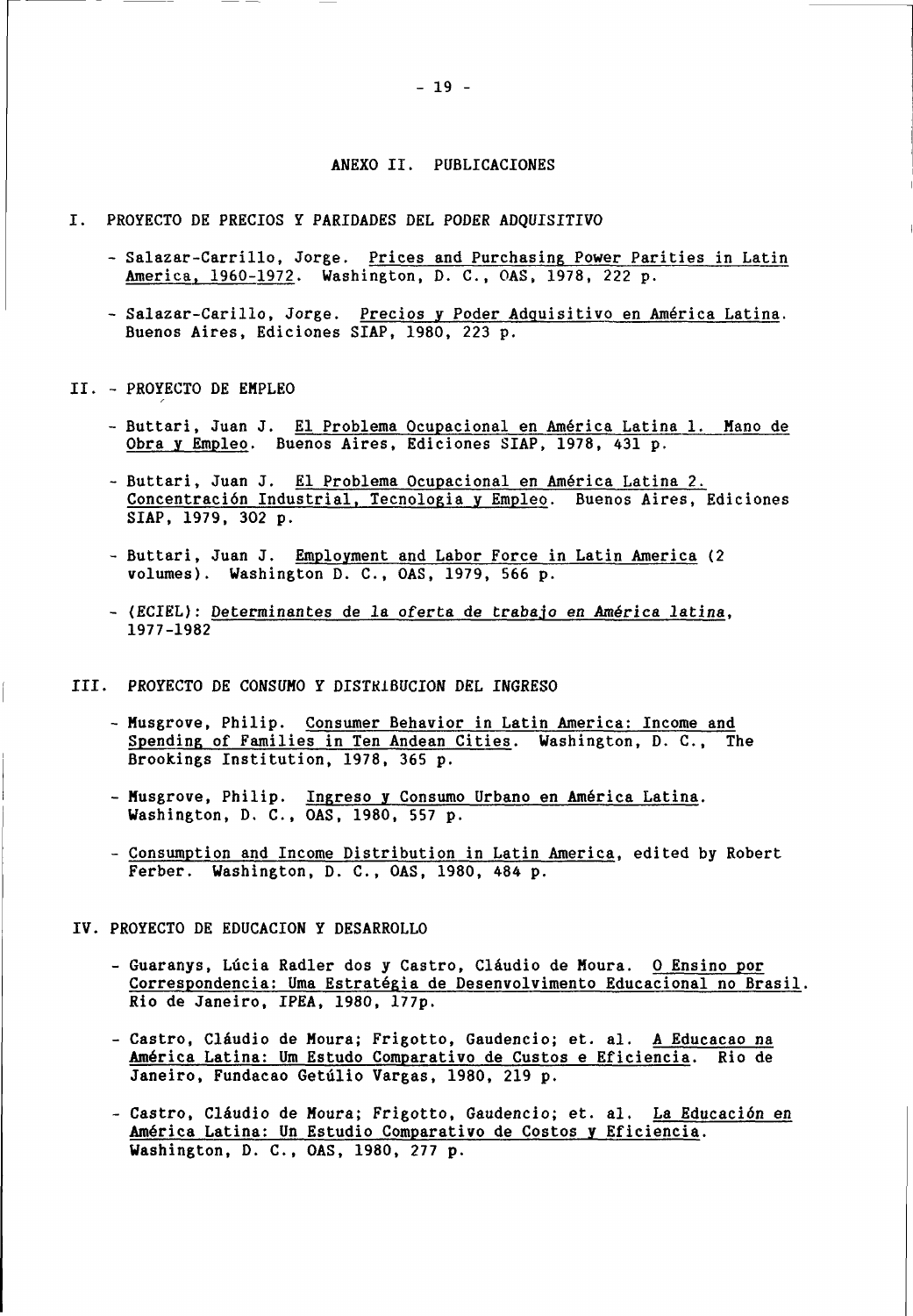- Castro, Cláudio de Moura; Frigotto, Gaudencio; et. al. Custos e Determinantes da Educacao: 0 Caso de Brasilia. Rio de Janeiro, Secretaria do Educacao do Distrito Federal, 1978, 297 p.
- Castro, Cláudio de Moura; Sanguinetty, Jorge A.; et al. Determinantes de la educación en América Latina. 1984, 284 p.
- Figueroa, Adolfo. Productividad y Educación en la Agricultura Campesina en América Latina. 1986, 160 p.
- V. PROYECTO DE INDUSTRIALIZACION E INTEGRACION
	- Industrialización en un Mercado Común Latinoamericano, edited by Martin Carnoy. Washington, D. C., The Brookings Institution. 1975, 407 p.
	- Industrialization in a Latin American Common Market, edited by Martin Carnoy. Washington, D. C., The Brookings Institution, 1972, 267 p.
	- Salazar-Carrillo, Jorge. Taller de Trabajo: Industrialización y Empleo en el Contexto de la Integración Latinoamericana. Washington, D.C., OAS, 1976, 165 p.
	- Grunwald, Joseph; Wionczek, Miguel S.; Carnoy, Martin. Latin American Economic Integration and U.S. Policy. Washington, D. C., The Brookings Institution, 1972, 216 p.
- VI. PROYECTO ESTRUCTURAS DE SALARIOS EN LAS INDUSTRIAS MANUFACTURERAS
	- Salazar-Carrillo, Jorge. Estructura de los Salarios Industriales en América Latina. Buenos Aires, Ediciones SIAP, 1979, 239 p.
- VII. INFORMES Y DOCUMENTOS PREPARADOS POR FELIPE HERRERA
	- "Un Año de Labor", Rio de Janeiro, 1975.
	- "Dos Años de Labor", Rio de Janeiro, 1976, 54 p.
	- "Una Comunidad Académica Latinoamericana", Rio de Janeiro, 1977, 21 p.
	- "Urna Comunidade Académica Latinoamericana", Rio de Janeiro, 1977.
	- "A Latin American Academic Community", Rio de Janeiro, 1977, 20 p.
	- "Novas Frentes de Promocao da Cultura", Editora Fundacao Getúlio Vargas, Rio de Janeiro, 1977, 71 p.
	- "América Latina: Viejas y Nuevas Fronteras", Rio de Janeiro, 1978, 154 p. (2ed-, 1982; 204 p.)
	- "Cinco Años al Servicio Académico de América Latina", Rio de Janeiro, 1979, 119 p.